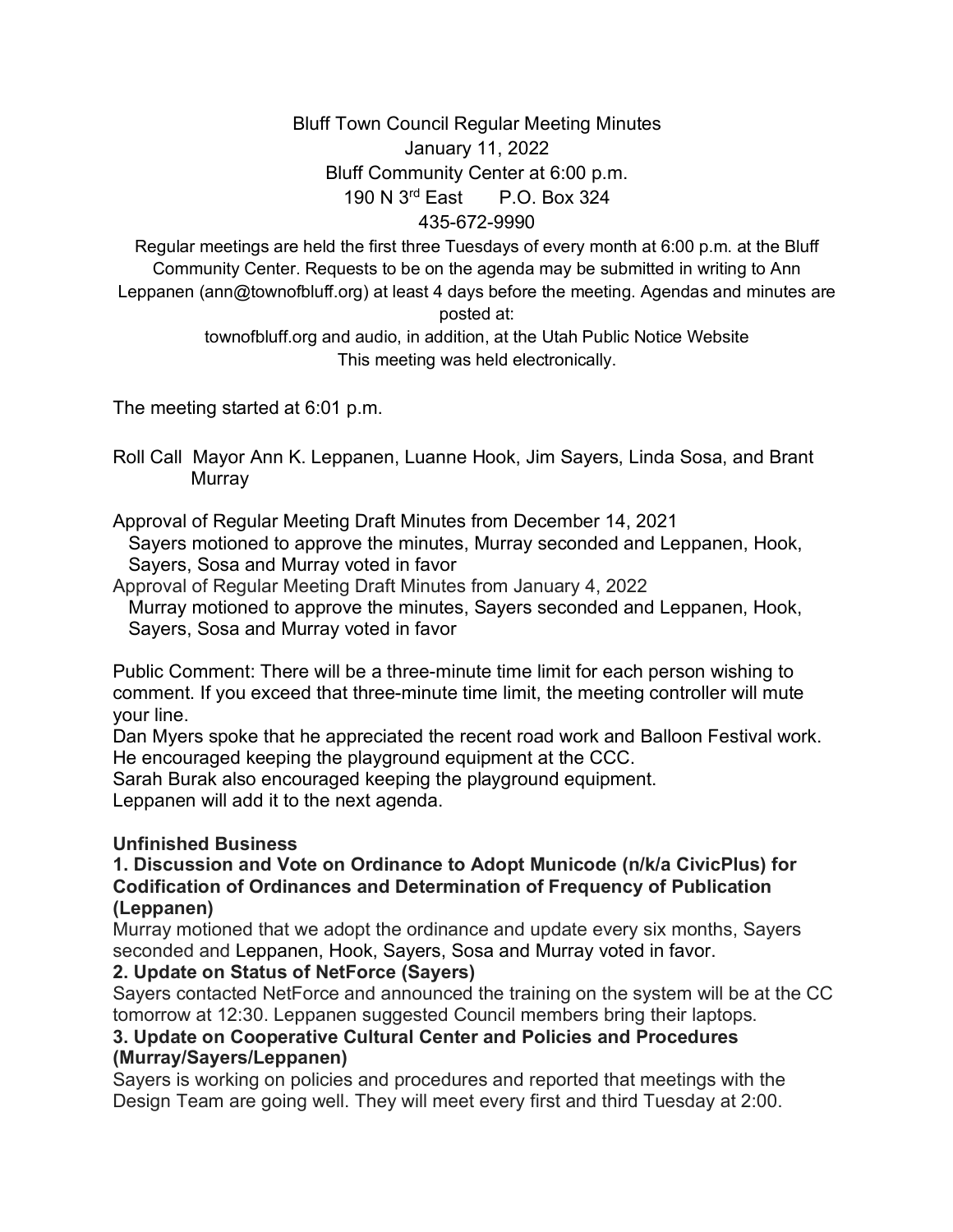Minutes are being kept. Sosa will contact Heather Atene about the bills that will be paid proportionally. The Meet and Greet for the Council and Board will be the 18<sup>th</sup>, it was suggested Ginny and Greg Burns be invited. January 29<sup>th</sup> UDB is celebrating their 10year anniversary using a tent in the CCC yard. Sayers will contact our insurance carrier about the playground and other policies. Leppanen pointed out we will need policy for scheduling use of common areas. She gave James Van Reenen employment papers to fill out. She reminded others to lock doors and turn off lights as they leave the building. Sayers will help her pick out a vacuum for the carpets.

**4. Discussion of Salary for Town Manager and Status of Advertising (Sayers); Discussion of Planning and Zoning Commission's Note Taker (Leppanen)**

Sayers would like to increase the salary to \$60,000. Leppanen explained this job opening had been advertised at several business schools, ULGT, and colleges. This will go to a Work Session. Leppanen pointed out the need for defining tasks and strategic planning before hiring. Leppanen and Sosa have worked on the start to strategic planning with Theresa Breznau and Kathleen Pakish by listing duties on a white board in the CC and asked other Council members to add their duties. Sayers agreed starting with current elements is the first step. P&Z is still looking for a note-taker.

#### **New Business**

#### **5. Discussion of Date and Plan for Work Session Regarding a Strategic 5 Year Plan for the Town of Bluff (All)**

The Work Session will be January  $19<sup>th</sup>$  at 10:00 a.m. and will include duties of a town manager.

#### **6. Summary of Meeting on December 17, 2021 with Aubrey Christensen and Mason Berglund Re: "Situation Assessment" of Cemeteries (Leppanen)**

The State is working to set up a data base compiling information about cemeteries. Leppanen explained the survey she took and interview were interesting and exposed the challenges the Town faces. While the town voted on having a cemetery district, the county did not follow through with the paperwork of sending it to the State. She is continuing to work with Mack McDonald to resolve this issue.

#### **7. Report on Planning and Zoning (Hook), Report on San Juan County Commission Meeting on January 4, 2022 (Leppanen)**

Hook reported P&Z has a Work Session planned for January 19<sup>th</sup>, revisiting the lighting ordinance February 2<sup>nd</sup>, and the tentative hearing date is February 16<sup>th</sup>. Leppanen said it was fine for P&Z to use the same printing company in Salt Lake for printing and mailing. Leppanen reported most of what was covered at the Commission meeting was routine start of the year things.

#### **8. Discussion on Conflict in Scheduling at the Bluff Community Center (Photography Workshop v. Bluff Arts Festival) (Leppanen/Sosa); Discussion and Vote on Policies Related to Waiver of Cleaning Fees (Leppanen)**

Leppanen explained every year there is a scheduling conflict between the workshop and festival, since the festival's request came in first it will be honored and the CC manager will work with the workshop to find alternatives. After discussion it was decided to keep the current policy. If the rental fee for an entity is waived the cleaning fee will not be.